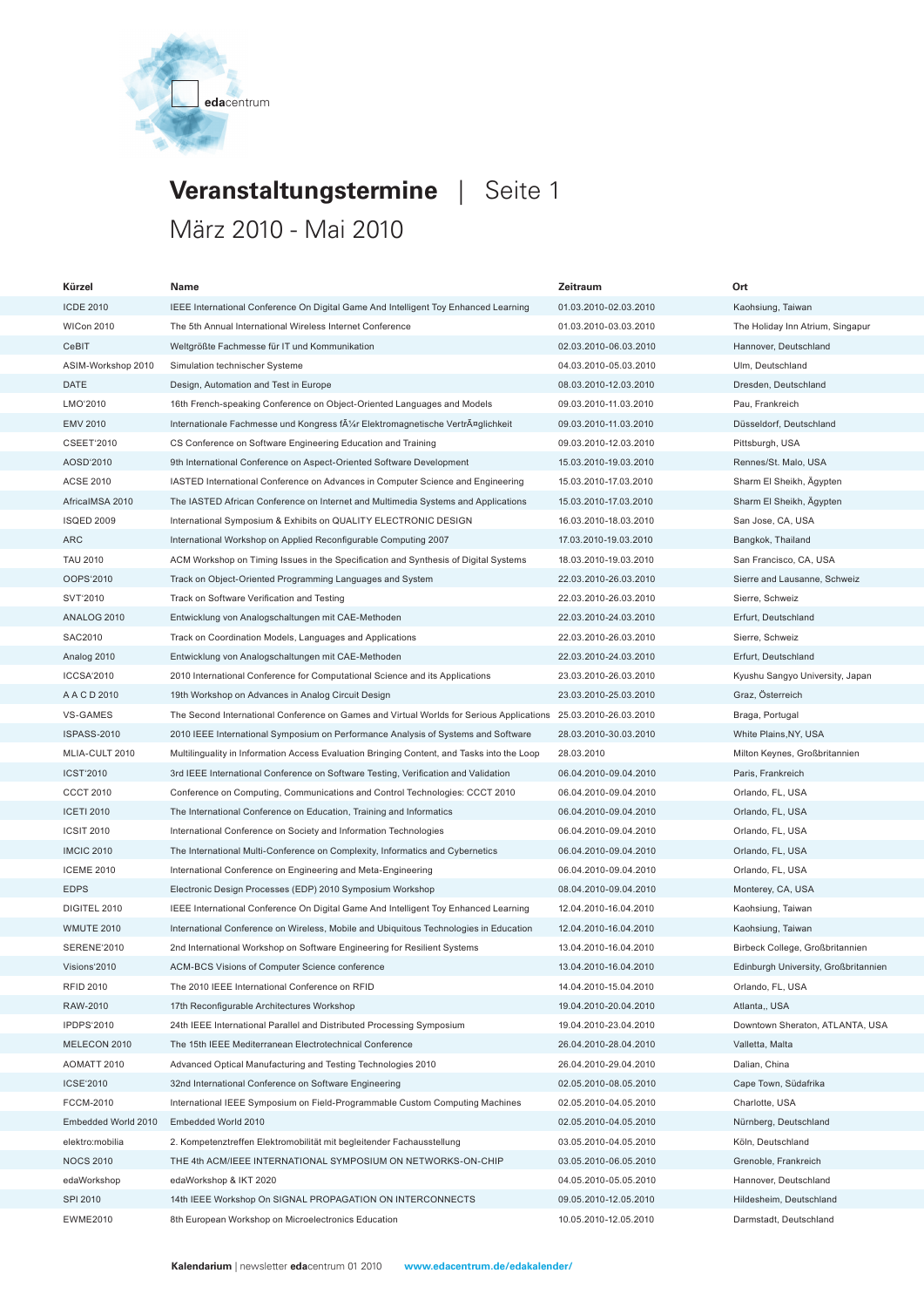



**Kalenderseiten entlang der Perforation möglich!**

**Veranstaltungstermine** | Seite 2 Mai 2010 - September 2010

| Kürzel               | Name                                                                                                         | Zeitraum              | Ort                                   |
|----------------------|--------------------------------------------------------------------------------------------------------------|-----------------------|---------------------------------------|
| E-MEDISYS 2010       | Third International Conference of E-Medical Systems                                                          | 12.05.2010-14.05.2010 | Fez, Marokko                          |
| SPICE'2010           | SPICE Conference on Software Process Improvement and Capability dEtermination                                | 18.05.2010-20.05.2010 | Pisa, Italien                         |
| CSO 2010             | The Third International Join Conference on Computational Sciences and Optimization                           | 28.05.2010-31.05.2010 | Huang Shang Mountain, China           |
| <b>ISCAS 2010</b>    | The IEEE International Symposium on Circuits and Systems                                                     | 30.05.2010-02.06.2010 | Paris, Frankreich                     |
| <b>ICCS'2010</b>     | 10th International Conference on Computational Science                                                       | 31.05.2010-02.06.2010 | Amsterdam, Niederlande                |
| NOTERE'2010          | 10th Annual International Conference on New Technologies of Distributed Systems                              | 31.05.2010-02.06.2010 | Tozeur, Tunesien                      |
| <b>ICCS2010</b>      | 7th International Workshop on Practical Aspects of High-level Parallel Programming                           | 31.05.2010-02.06.2010 | University of Amsterdam, Niederlande  |
| <b>ICMIT2010</b>     | the 5th International Conference on Management of Innovation and Technology                                  | 02.06.2010-05.06.2010 | Singapur, Singapur                    |
| <b>ISMM'2010</b>     | International Symposium on Memory Management                                                                 | 05.06.2010-06.06.2010 | Toronto, Kanada                       |
| <b>IITC 2010</b>     | IEEE 2010 International Interconnect Technology Conference                                                   | 06.06.2010-09.06.2010 | Burlingame, CA, USA                   |
| <b>2010 IITC</b>     | IEEE 2010 International Interconnect Technology Conference                                                   | 06.06.2010-09.06.2010 | Burlingame, CA, USA                   |
| CAISE'2010           | 22nd International Conference on Advanced Information Systems Engineering                                    | 07.06.2010-11.06.2010 | Hammamet, Tunesien                    |
| IMS3TW               | IEEE Mixed-Signals, Sensors, and System Test Workshop                                                        | 07.06.2010-09.06.2010 | Montpellier, Frankreich               |
| RSP'2010             | 21st IEEE International Symposium on Rapid System Prototyping                                                | 08.06.2010-11.06.2010 | Fairfax, Virginia, USA                |
| <b>DAC</b>           | Design Automation Conference 2010                                                                            | 13.06.2010-18.06.2010 | Anaheim, CA, USA                      |
| HotPar'2010          | 2nd USENIX Workshop on Hot Topics in Parallelism                                                             | 14.06.2010-15.06.2010 | Berkeley, USA                         |
| ACIT-ICT 2010        | The IASTED International Conference on Automation, Control, and Information Technology                       | 15.06.2010-18.06.2010 | Novosibirsk, Russland                 |
| <b>ICINCO 2010</b>   | 7th International Conference on Informatics in Control, Automation and Robotics                              | 15.06.2010-18.06.2010 | Funchal, Portugal                     |
| SwSTE'2010           | IEEE International Conference on Software - Science, Technology & Engineering                                | 15.06.2010-16.06.2010 | Daniel Hotel, Herzlia, Israel         |
| <b>VLSI Circuits</b> | Symposium on VLSI Circuits                                                                                   | 17.06.2010-19.06.2010 | Honululu, HI, USA                     |
| ECOOP'2010           | 24th European Conference on Object Oriented Programming                                                      | 21.06.2010-25.06.2010 | Maribor, Slowenien                    |
| ACS2010              | Automotive - Safety & Security 2010                                                                          | 21.06.2010-23.06.2010 | Stuttgart, Deutschland                |
| <b>SCAI2010</b>      | Conference Multiphysics Simulation - Advanced Methods for Industrial Engineering                             | 22.06.2010-23.06.2010 | Bonn, Deutschland                     |
| <b>EUNICE 2010</b>   | Workshop on Networked Services & Engineering, Control and Management                                         | 28.06.2010-30.06.2010 | Trondheim, Norwegen                   |
| TOOLS Europe'2010    | 48th International Conference Objects, Models, Components, Patterns                                          | 28.06.2010-02.07.2010 | Malaga, Spanien                       |
| <b>HPCS 2010</b>     | The 2010 International Conference on High Performance Computing & Simulation                                 | 28.06.2010-02.07.2010 | Caen, Frankreich                      |
| <b>SOIC 2010</b>     | The 6th International Conference on Social and Organizational Informatics and Cybernetics                    | 29.06.2010-02.07.2010 | Orlando, FL, USA                      |
| <b>WMSCI 2010</b>    | The 14th World Multi-Conference on Systemics, Cybernetics and Informatics                                    | 29.06.2010-02.07.2010 | Orlando, FL, USA                      |
| <b>IMETI 2010</b>    | The 3rd International Multi-Conference on Engineering and Technological Innovation                           | 29.06.2010-02.07.2010 | Orlando, FL, USA                      |
| <b>SEKE 2010</b>     | The 22nd International Conference on Software Engineering and Knowledge Engineering                          | 01.07.2010-03.07.2010 | San Francisco, CA, USA                |
| <b>ISVLSI 2010</b>   | IEEE Computer Society Annual Symposium on VLSI                                                               | 05.07.2010-07.07.2010 | Lixouri, Griechenland                 |
| ICALP'2010           | 37th International Colloquium on Automata, Languages and Programming                                         | 05.07.2010-12.07.2010 | Bordeaux, Frankreich                  |
| <b>ASAP</b>          | International Conference onApplication-specific Systems, Architectures and Processors                        | 07.07.2010-09.07.2010 | Rennes, Frankreich                    |
| ASAP-2010            | International Conference on Application-specific Systems, Architectures and Processors                       | 07.07.2010-09.07.2010 | Rennes, Frankreich                    |
| ICSP'2010            | 4th International Conference on Software Process                                                             | 08.07.2010-09.07.2010 | Paderborn, Deutschland                |
| ERSA-2010            | The International Conference on Engineering of Reconfigurable Systems and Algorithms                         | 12.07.2010-15.07.2010 | Las Vegas, USA                        |
| MS 2010              | The 21st IASTED International Conference on Modelling and Simulation                                         | 15.07.2010-17.07.2010 | Banff, Alberta, Kanada                |
| CA 2010              | The Twelfth IASTED International Conference on Control and Applications                                      | 15.07.2010-17.07.2010 | Banff, Alberta, Kanada                |
| CAV'2010             | 22nd International Conference on Computer Aided Verification                                                 | 15.07.2010-19.07.2010 | Edinburgh, Großbritannien             |
| WC 2010              | The IASTED International Conference on Wireless Communications                                               | 15.07.2010-17.07.2010 | Banff, Alberta, Kanada                |
| <b>EME 2010</b>      | IASTED International Conference on Environmental Management and Engineering                                  | 15.07.2010-17.07.2010 | Banff, Alberta, Kanada                |
| <b>PRIME 2010</b>    | 6th Conference on Ph.D. Research in Microelectronics & Electronics                                           | 18.07.2010-21.07.2010 | Berlin, Deutschland                   |
| <b>ICME 2010</b>     | 2010 IEEE International Conference on Multimedia & Expo                                                      | 19.07.2010-23.07.2010 | Singapore, Singapur                   |
| PODC'2010            | 29th Annual ACM SIGACT-SIGOPS Symposium on Principles of Distributed Computing                               | 25.07.2010-28.07.2010 | Zurich, Schweiz                       |
| MEMOCODE 2010        | The eighth ACM-IEEE International Conference on Formal Methods and Models for Codesign 26.07.2010-28.07.2010 |                       | Grenoble, Frankreich                  |
| <b>IV10</b>          | 14th International Conference on Information Visualisation                                                   | 26.07.2010-29.07.2010 | London, Großbritannien                |
| MWSCAS 2010          | 53rd IEEE International Midwest Symposium on Circuits and Systems                                            | 01.08.2010-04.08.2010 | Seattle, USA                          |
| ICTAC'2010           | 7th International Colloquium on Theoretical Aspects of Computing                                             | 01.09.2010-03.09.2010 | Natal, Rio Grande do Norte, Brasilien |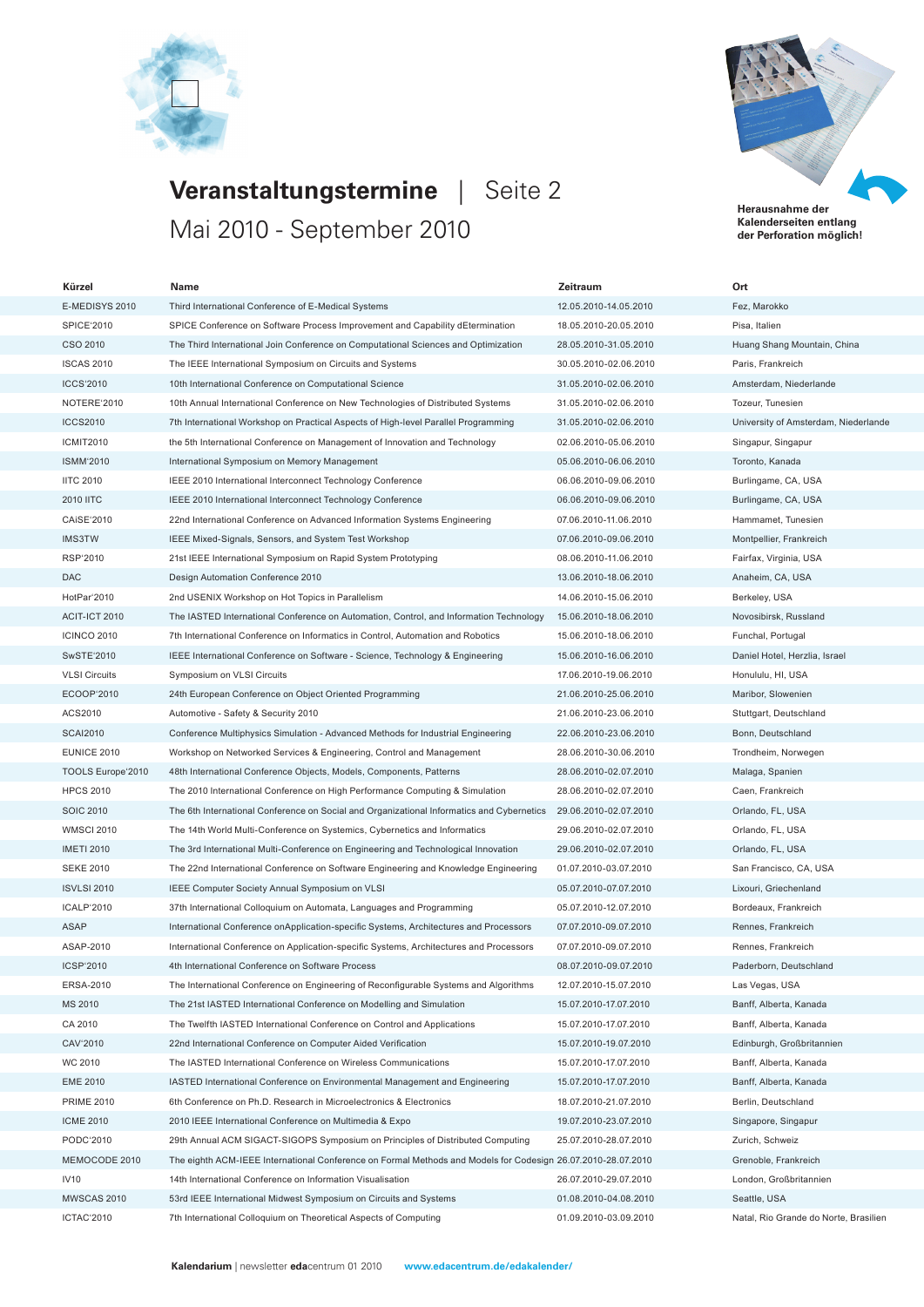**eda**centrum



## **Paper Submission Deadlines**

## ab März 2010

| <b>Deadline</b> | Kürzel               | Name                                                                                  | Zeitraum              | Ort                                   |
|-----------------|----------------------|---------------------------------------------------------------------------------------|-----------------------|---------------------------------------|
| 01.03.2010      | <b>ISVLSI 2010</b>   | IEEE Computer Society Annual Symposium on VLSI                                        | 05.07.2010-07.07.2010 | Lixouri, Griechenland                 |
| 08.03.2010      | ICTAC'2010           | 7th International Colloquium on Theoretical Aspects of Computing                      | 01.09.2010-03.09.2010 | Natal, Rio Grande do Norte, Brasilien |
| 15.03.2010      | AfricaPES 2010       | The Third IASTED African Conference on Power and Energy Systems                       | 06.09.2010-08.09.2010 | Gaborone, Botswana                    |
| 15.03.2010      | AfricaWRM 2010       | The Third IASTED African Conference on Water Resource Management                      | 06.09.2010-08.09.2010 | Gaborone, Botswana                    |
| 15.03.2010      | AfricaHI 2010        | The IASTED African Conference on Health Informatics                                   | 06.09.2010-08.09.2010 | Gaborone, Botswana                    |
| 15.03.2010      | Isabel 2010          | Symposium on Applied Sciences in Biomedical and Communication Technologies            | 07.11.2010-10.11.2010 | Rome, Italien                         |
| 26.03.2010      | <b>SBCCI 2010</b>    | 23rd Symposium on integrated circuits and systems design                              | 06.09.2010-09.09.2010 | Sao Paulo, Brasilien                  |
| 28.03.2010      | <b>VLSI-SoC 2010</b> | 18th IEEE/IFIP International Conference on VLSI and System-on-Chip                    | 27.09.2010-29.09.2010 | Madrid, Spanien                       |
| 31.03.2010      | SPI 2010             | 14th IEEE Workshop On SIGNAL PROPAGATION ON INTERCONNECTS                             | 09.05.2010-12.05.2010 | Hildesheim, Deutschland               |
| 31.03.2010      | SoMeT'2010           | 9th International Conference on Software Methodologies, Tools and Techniques          | 29.09.2010-01.10.2010 | Yokohama, Japan                       |
| 01.04.2010      | <b>WMUTE 2010</b>    | International Conference on Wireless, Mobile and Ubiquitous Technologies in Education | 12.04.2010-16.04.2010 | Kaohsiung, Taiwan                     |
| 01.04.2010      | ESORICS'2010         | 15th European Symposium on Research in Computer Security                              | 20.09.2010-22.09.2010 | Athens, Griechenland                  |
| 09.04.2010      | <b>ICGT'2010</b>     | 5th International Conference on Graph Transformation                                  | 29.09.2010-01.10.2010 | Enschede, Niederlande                 |
| 10.04.2010      | ESSDERC2010          | The 40th European Solid-State Device Research Conference                              | 13.09.2010-17.09.2010 | Sevilla, Spanien                      |
| 19.04.2010      | <b>SOCC 2010</b>     | 23rd IEEE International SoC Conference                                                | 27.09.2010-29.09.2010 | Las Vegas, USA                        |
| 30.04.2010      | CW 2010              | 2010 International Conference on CYBERWORLDS                                          | 20.10.2010-22.10.2010 | Singapur, Singapur                    |
| 03.05.2010      | Wireless Health-2010 | Wireless Health-2010                                                                  | 05.10.2010-07.10.2010 | San Diego, CA, USA                    |
| 17.05.2010      | GPCE'10              | Ninth International Conference on Generative Programming and Component Engineering    | 19.10.2010-23.10.2010 | Eindhoven, Niederlande                |
| 25.06.2010      | SIGAda'2010          | ACM SIGAda Annual International Conference on Ada and Related Technologies            | 24.10.2010-28.10.2010 | Fairfax, Virginia, USA                |
| 19.09.2010      | <b>ISSCC</b>         | Intl. Solid-State Circuits Conference                                                 | 13.02.2011-17.02.2011 | San Francisco, CA, USA                |
| 21.10.2010      | <b>EUNICE 2010</b>   | Workshop on Networked Services â€" Engineering, Control and Management                | 28.06.2010-30.06.2010 | Trondheim, Norwegen                   |
| 12.12.2010      | <b>NOCS 2010</b>     | THE 4th ACM/IEEE INTERNATIONAL SYMPOSIUM ON NETWORKS-ON-CHIP                          | 03.05.2010-06.05.2010 | Grenoble, Frankreich                  |
| 06.01.2011      | <b>DAC</b>           | Design Automation Conference 2011                                                     | 05.06.2011-10.06.2011 | San Diego, CA, USA                    |
| 01.04.2011      | CICC                 | <b>Custom Integrated Circuits Conference</b>                                          | 18.09.2011-21.09.2011 | San Jose, CA, USA                     |
| 19.09.2011      | <b>ISSCC</b>         | Intl. Solid-State Circuits Conference                                                 | 19.02.2012-23.02.2012 | San Francisco, CA, USA                |
| 06.01.2012      | DAC                  | Design Automation Conference 2012                                                     | 10.06.2012-15.06.2012 | San Francisco, CA, USA                |
| 08.01.2012      | <b>VLSI Circuits</b> | Symposium on VLSI Circuits                                                            | 14.06.2012-16.06.2012 | Honolulu, HI, USA                     |
| 19.09.2012      | <b>ISSCC</b>         | Intl. Solid-State Circuits Conference                                                 | 10.02.2013-14.02.2013 | San Francisco, CA, USA                |
|                 |                      |                                                                                       |                       |                                       |